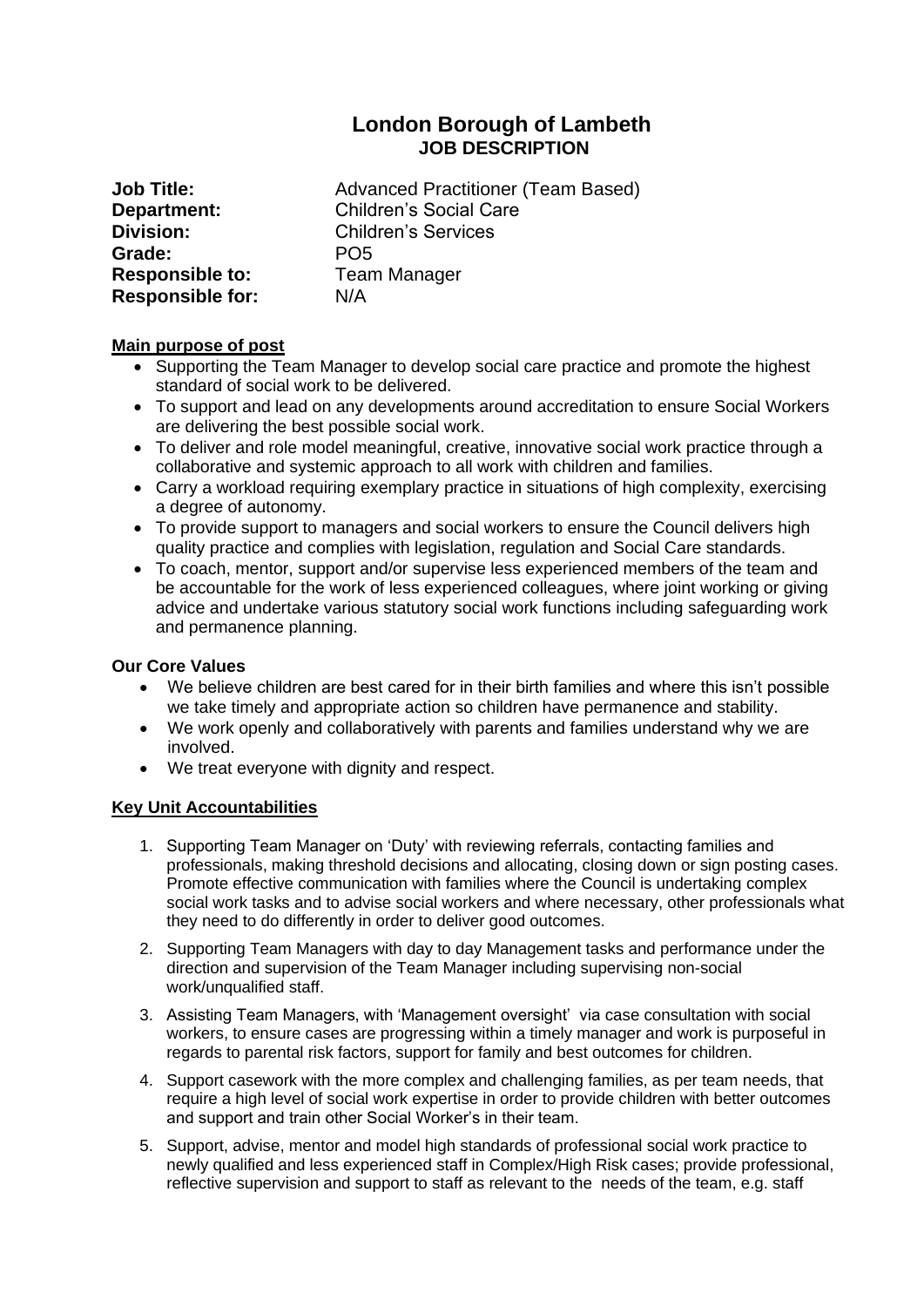induction, newly qualified social workers, students. To also jointly work with newly qualified/less experienced social workers and to provide management instructions and to be accountable for the work of these colleagues on such cases.

- a. Support AYSE's up to and after their qualifying year
- b. Be capable of undertaking ASYE assessment
- c. Assisting Team Managers with supporting staff on capability and action plans created by the Team Manager
- d. Case reflective discussion and consultations
- 6. Manage a complex workload with a degree of autonomy, developing and maintaining a network of internal and external colleagues, with whom to seek and share advice, expertise and develop practice.
- 7. To promote excellent interagency work by modelling and providing advice e.g. in relation to Core Groups for children subject to a Child Protection Plan or in chairing a placement support meeting and working and develop a 'team around the child' approach.
- 8. Undertake assessments in accordance with statutory/regulatory and operational standards, policy, and procedures for the service. Maintain and provide expertise in specialist assessment and intervention, acting as a resource to others within the organisation.
- 9. Plan, implement and review a range of interventions for service users in accordance with statutory/regulatory and operational standards, policy and procedures for the service, promoting use of evidence and theory to support practice in complex and changing circumstances.
- 10. Prepare, attend and chair, where applicable, a range of meetings and decision making forums on specific cases as required
- 11. Write and support others to produce well written multi-agency assessments, support plans and complex reports, including Child Permanence Reports, Child Protection Conference Reports, and court reports, amongst others.
- 12. Delivery of training to assist other role (PDL/AP) and specific delivery of training for the team.
- 13. To act as ASYE assessors, following training from the Principal Social Worker
- 14. To support, advise and guide social workers to ensure understanding and compliance with the national and local procedures and guidance in relation to safeguard and promote the welfare of all vulnerable children.
- 15. Facilitating Group Supervision in line with Group Supervision policy and make pro-active use of supervision to extend effective practice, reflection and career development and to meet the objectives of Professional Development Reviews.
- 16. Due to the nature of the work with vulnerable children, families and carers some work beyond normal office hours is required from time to time.
- 17. To work flexibly in undertaking the duties and responsibilities of this job, and participate as required in multi-disciplinary cross-department and cross-organisational groups and task teams.
- 18. To take responsibility, relevant to the post, for ensuring that Council statutes and government legislation is upheld. This includes, amongst others; Management Compliance Charter, Environmental Policy, Data Protection Act, Race Equality Action Plan, Quality Assurance Plan, Health & Safety, Sustainable Construction and Recycling.
- 19. To take responsibility, appropriate to the post for tackling racism and promoting good race, ethnic and community relations**.**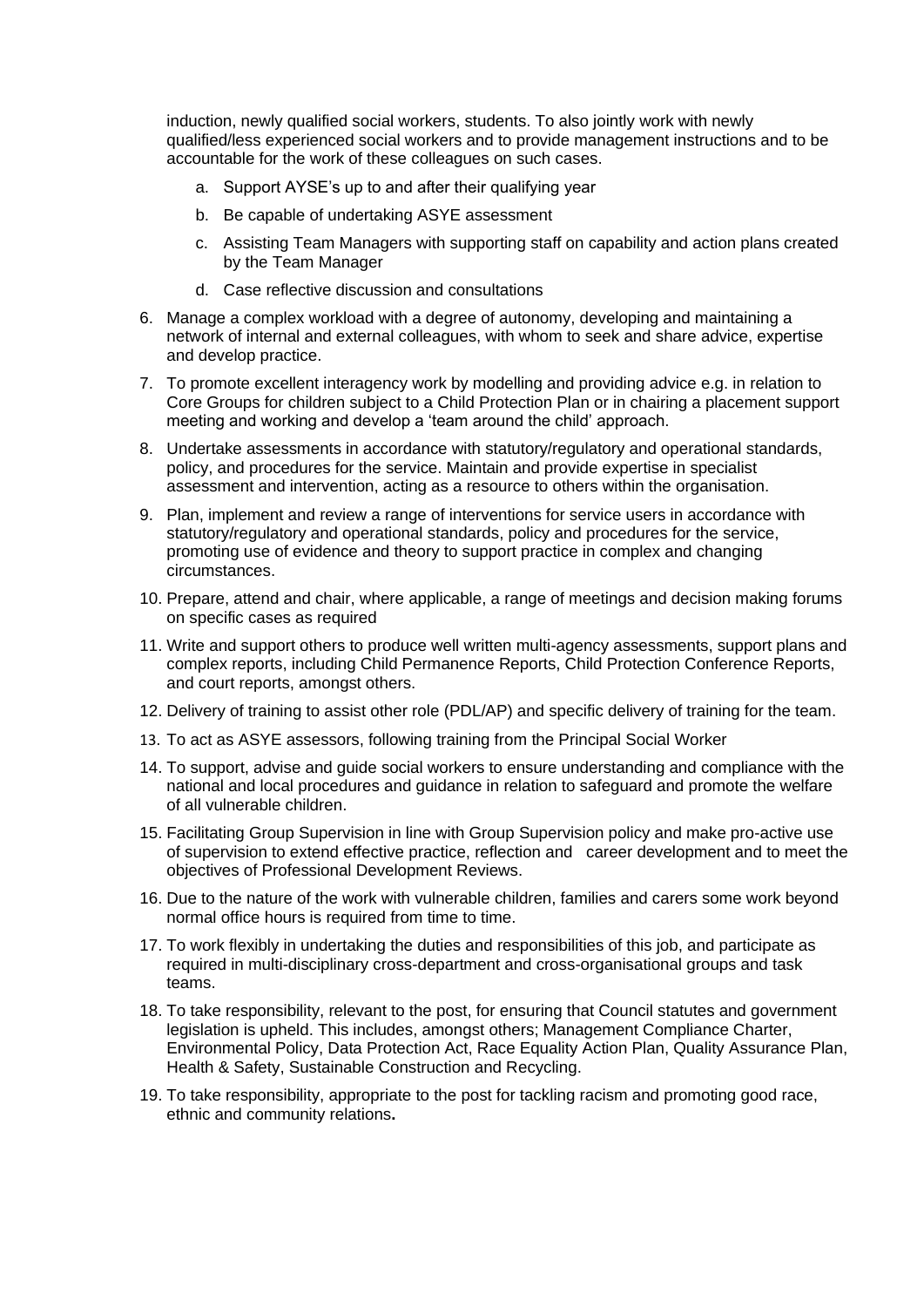## **PERSON SPECIFICATION Advanced Practitioner – PO5**

| It is essential that in your written supporting statement you give evidence or examples of your<br>proven experience in each of the short-listing criteria marked Application (A)                                                                 |                |                                                                                                                                                                                                                                                             |          |  |
|---------------------------------------------------------------------------------------------------------------------------------------------------------------------------------------------------------------------------------------------------|----------------|-------------------------------------------------------------------------------------------------------------------------------------------------------------------------------------------------------------------------------------------------------------|----------|--|
| You should expect that all areas listed below will be assessed as part of the interview and<br>assessment process should you be shortlisted.                                                                                                      |                |                                                                                                                                                                                                                                                             |          |  |
| If you are applying under the Disability Confident scheme, you will need to give evidence or<br>examples of your proven experience in the areas marked with $(\checkmark)$ on the person specification<br>when you complete the application form. |                |                                                                                                                                                                                                                                                             |          |  |
| Qualification                                                                                                                                                                                                                                     | Q <sub>1</sub> | Professional qualification in social work and must be<br>registered with the Health & Care Professions Council (or<br>any successor body)                                                                                                                   | $A \vee$ |  |
|                                                                                                                                                                                                                                                   | Q2             | Gained accreditation in one of the following or equivalent:<br>15-day Heart of Practice training and accreditation<br>(internal candidates)<br><b>Practice Educator training</b><br>Accredited CPD equivalent training<br>$\bullet$                         | $A \vee$ |  |
| Knowledge                                                                                                                                                                                                                                         | <b>K1</b>      | Knowledge of communicating effectively, verbally and in<br>writing, to a range of audiences including children, young<br>people, parents/carers and professional colleagues at an<br>advanced level.                                                        | A        |  |
|                                                                                                                                                                                                                                                   | <b>K2</b>      | Ability to gather, analyse and review complex and/or<br>contradictory information quickly and effectively, using it to<br>reach informed decisions to determine and plan<br>interventions and decide a course of action, with minimum<br>support.           | $A \vee$ |  |
|                                                                                                                                                                                                                                                   | K <sub>3</sub> | Demonstrating knowledge of adult learning and its<br>application to practice, in the context of holistic staff<br>assessment processes.                                                                                                                     | $A \vee$ |  |
|                                                                                                                                                                                                                                                   | <b>K4</b>      | Ability to plan and prioritise workload within a flexible work<br>environment with a high level of autonomy, modelling<br>workload management skills to others.                                                                                             |          |  |
|                                                                                                                                                                                                                                                   | K <sub>5</sub> | Knowledge of demonstrating understanding of and<br>acceptance and commitment to the principles of human<br>rights and equality and how they underpin practice.                                                                                              |          |  |
|                                                                                                                                                                                                                                                   | K <sub>6</sub> | Knowledge and understanding of effective customer care.                                                                                                                                                                                                     |          |  |
| <b>Experience</b>                                                                                                                                                                                                                                 | E <sub>1</sub> | Significant and demonstrable post-qualification experience<br>in a social work role.                                                                                                                                                                        |          |  |
|                                                                                                                                                                                                                                                   | E2             | Proven experience to transfer knowledge and skills to<br>colleagues through coaching, mentoring and co-working                                                                                                                                              | $A \vee$ |  |
|                                                                                                                                                                                                                                                   | E <sub>3</sub> | Experience in developing and maintaining expertise of the<br>established and emergent research and practice relating to<br>the service area and be able to evidence involvement in<br>activities leading to practice development across the<br>organisation | $A \vee$ |  |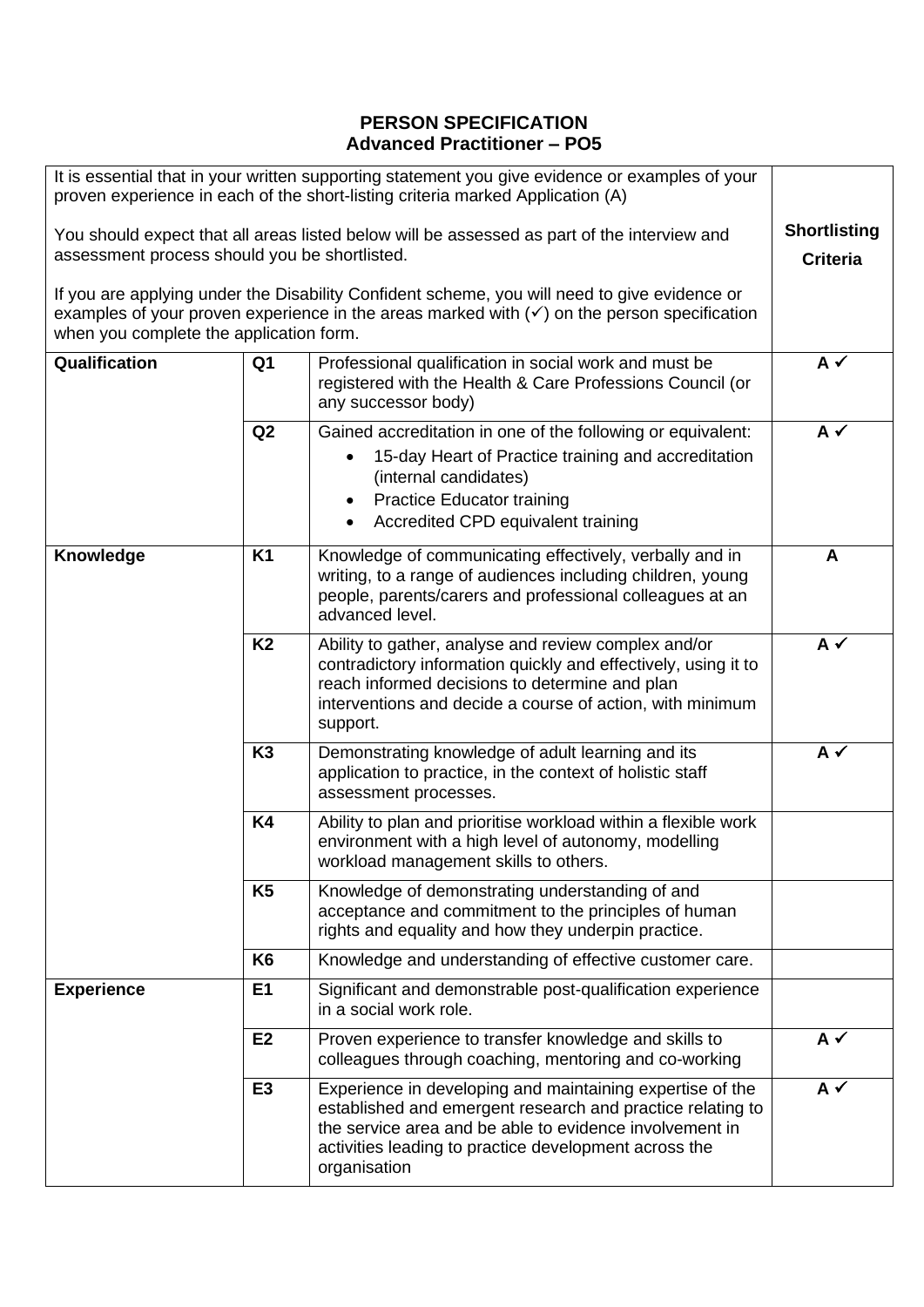|                        | E4 | Experience of using legal and policy frameworks and<br>guidance that inform and mandate social work practice in<br>Children's Social Care, including a sophisticated<br>knowledge of the law and guidance relating to the service<br>area.                                                                                                                                                          |  |
|------------------------|----|-----------------------------------------------------------------------------------------------------------------------------------------------------------------------------------------------------------------------------------------------------------------------------------------------------------------------------------------------------------------------------------------------------|--|
| <b>Core Behaviours</b> |    | <b>Focuses on People</b>                                                                                                                                                                                                                                                                                                                                                                            |  |
|                        |    | Is about considering the people who our work affects,<br>internally and externally. It's about treating people fairly<br>and improving the lives of those we impact. It's about<br>ensuring we have the right processes in place.                                                                                                                                                                   |  |
|                        |    | Approach families with empathy, compassion and<br>creativity using relationships for positive change<br>To be curious, sensitive, and reflective as well as<br>$\bullet$<br>being authoritative, professional and tenacious in<br>improving life outcomes for children, families and<br>carers<br>Use a systemic approach to work purposefully,<br>openly and compassionately with the whole family |  |
|                        |    | system.                                                                                                                                                                                                                                                                                                                                                                                             |  |
|                        |    | <b>Takes Ownership</b>                                                                                                                                                                                                                                                                                                                                                                              |  |
|                        |    | Is about being proactive and owning our personal<br>objectives. It's about seizing opportunities, driving<br>excellence, engaging with the council's objectives, and<br>furthering our professional development.                                                                                                                                                                                    |  |
|                        |    | Reflective critical thinking and analysis to evaluate<br>and integrate multiple sources of knowledge and<br>evidence to create meaningful assessments and<br>plans                                                                                                                                                                                                                                  |  |
|                        |    | Draw on a range of approaches, used<br>proportionately and regularly reviewed<br>Have high quality planning and decision making<br>skills                                                                                                                                                                                                                                                           |  |
|                        |    | Take appropriate responsibility for your conduct,<br>practice and learning.                                                                                                                                                                                                                                                                                                                         |  |
|                        |    | <b>Works Collaboratively</b>                                                                                                                                                                                                                                                                                                                                                                        |  |
|                        |    | Is about helping each other, developing relationships, and<br>understanding other people's roles. It's about working<br>together with colleagues, partners, and customers to earn<br>their respect, and get the best results.                                                                                                                                                                       |  |
|                        |    | Build skilful and influential working relationships<br>$\bullet$<br>with other professionals and agencies<br>Demonstrate understanding and skill in working as<br>a member of a team and organisation                                                                                                                                                                                               |  |
|                        |    |                                                                                                                                                                                                                                                                                                                                                                                                     |  |